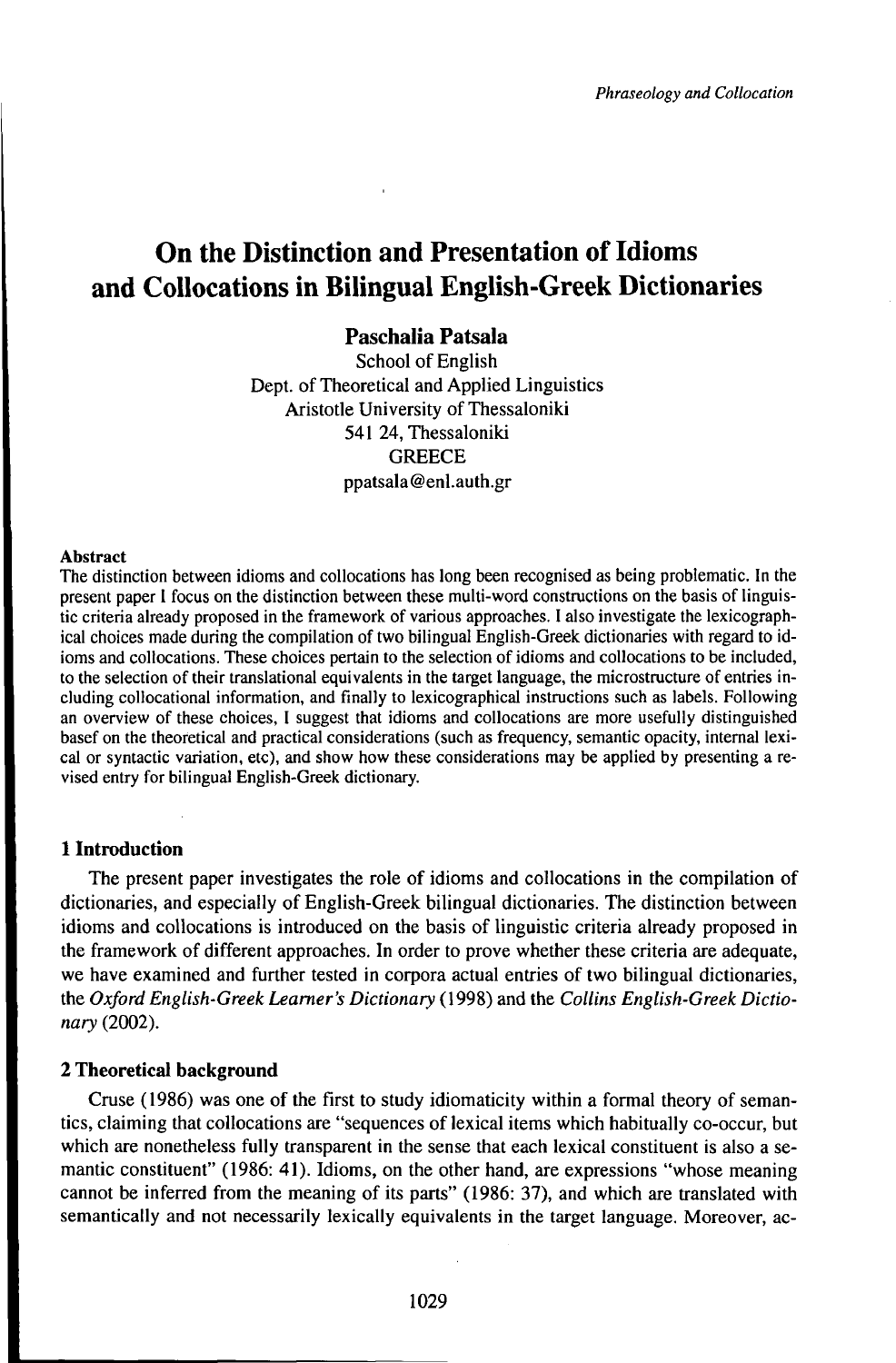cording to Cruse (1986) the majority of idioms are homophonous with grammatically wellformed and semantically transparent expressions, with the exception of 'asyntactic idioms', such as *by and large orfar and away* (1986: 37). Cruse also claims that we cannot insert in idioms semantically transparent lexemes, nor can we replace its parts by other semantically or syntactically equivalent lexemes.

According to another theoretical approach, proposed by Fillmore, Kay and O'Connor (1988), a syntactic construction may be idiomatic in the sense that "it may specify a semantics (and /or pragmatics) that is distinct from what might be calculated from the associated semantics" of its parts (1988: 501). The innovation of this theoretical approach is the detailed classification of idiomatic phrases on the basis of semantic and syntactic criteria in the following categories:

a) *decoding* (e.g. *give sb a wide berth)* versus *encoding* idioms that language users might understand without prior experience (for example, *the spirit is willing, but theflesh is weak).*

b) *grammatical* (such as *relax your hold)* versus *extra-grammatical idioms* which violate grammatical rules (like *by and large* or *σώνει και καλά*).

c) *lexicallyfilled idioms* (e.g. *ßaCa rekeia ••• navXa)* versus *lexically open idioms* without specified lexical meaning but with a given structure (for example, *the more ..., the x-er).*

For Sinclair (1991), on the other hand, lexical meaning is determined by two parameters: a) the *open-choice principle,* according to which "language text is the result of a very large number of complex choices" (1991: 109) the only constraint being grammaticalness, and b) the *idiom principle* which is put forward to account for the constraints not captured by the open-choice principle. He also mentions the following characteristics of the idiom principle: a) not clearly defined limits of phrases, b) internal lexical or syntactic variation (for example *set x onfire,* instead of*setfire to x),* and c) possible change of word order (1991: 110).

In *Reading Concordances* (2003), Sinclair claims that the term collocation can been defined either as a highly frequent co-occurrence of two or more words, or as a combination of words which represents a fully grammatical structure, for example a noun phrase (2003: 173). Sinclair himself prefers the first way to define collocations, and he fully adopts Firth's claim that "you shall know a word by the company it keeps" (1957: 11). Finally, he regards idioms as a category of collocations and promotes the idea of a continuum (Ooi, 1998: 57), where we have: free expressions (Open-choice principle) – variable expressions – fixed expressions (Idiom principle)

Gibbs (1994), on the other hand, has adopted a psycholinguistic approach, according to which the metaphorical basis of idioms provides the link between them and their non literal meaning. In other words, the meaning of many idiomatic phrases draws on various metonymic and metaphorical schemes used during the interpretation process (in Cameron and Low, 1999: 30). Especially useful for the treatment of multi-word constructions is the use by Gibbs of the terms *degree* and *graded condition*. In this way, the distinction between idioms and collocations can be represented as a scale. At one end we have *free-standing metaphors* (for example *deep* meaning "important"), at the other end clear cases of idioms (like *let the cat out ofthe bag),* and in-between cases which exhibit elements of the two extreme categories (in Cameron and Low, 1999: 126, 131).

The problem of distinguishing between idioms and collocations has been a long-time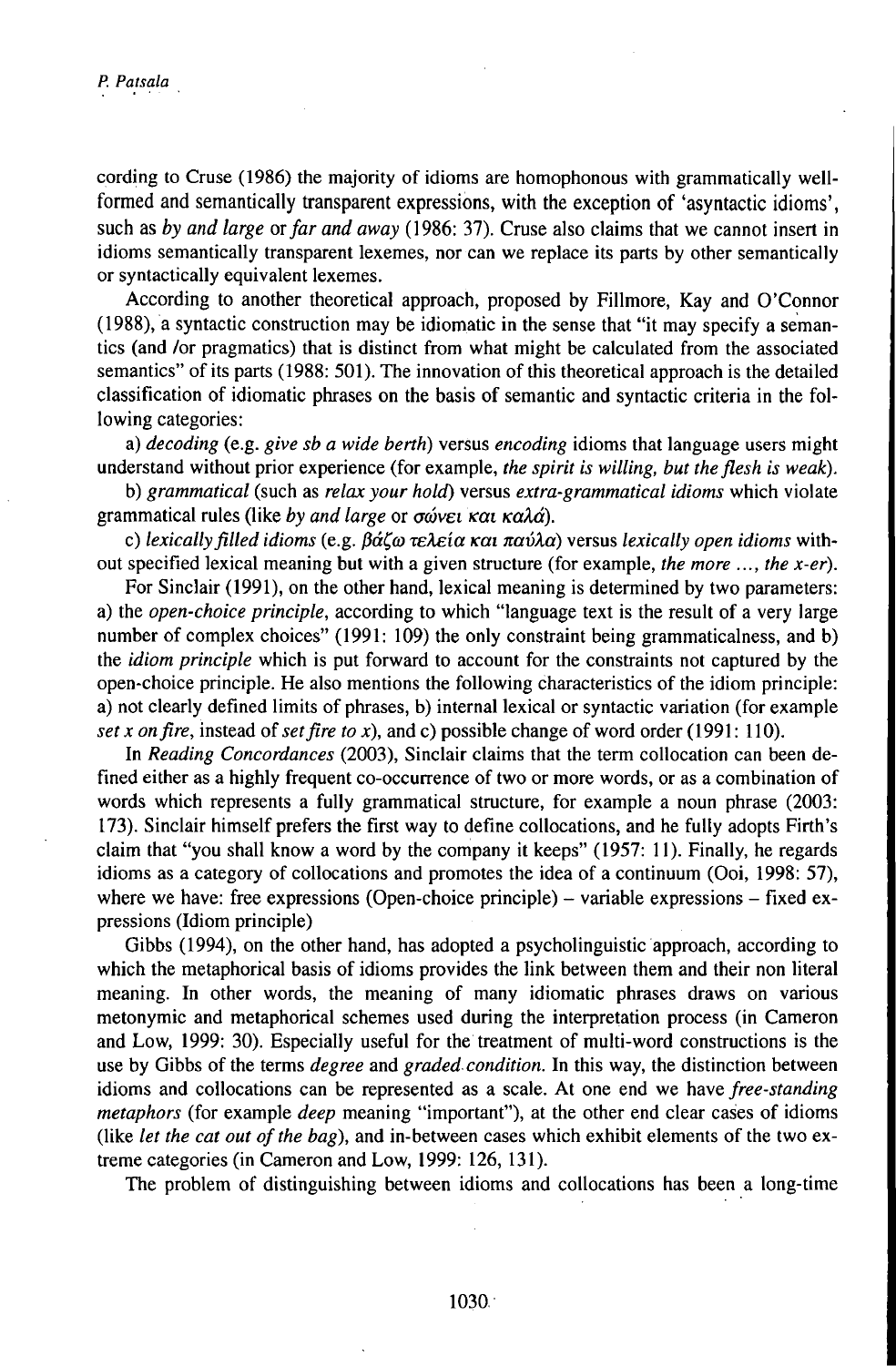concern not only of linguists, but also of lexicographers. Landau (2001) adopts the traditional way of defining idioms as "a group of two or more words whose collective meaning cannot be divined" by a user of a language, even if he or she knows the meaning of its parts (2001: 309). Landau examines to what extent idioms have a fixed structure or whether they are subject to changes. He mentions that the phrase to *put something on the back burner* which means "to delay considering it", is found in various forms (2001: 316), and for this reason he introduces the term *variable idioms.* With regard to collocations, Landau describes them as "habitual structures sounding natural" (2001: 309).

Jackson, on the other hand, deals with idioms as "phrasal lexemes, typically metaphorical or figurative in meaning" (2002: 6). He does not admit of the number of co-occurring words as a defining criterion for an idiom claiming that an idiom can extend from a phrase up to a whole sentence (e.g. the difference in length between *kill two birds with one stone* and *to mess about).* Jackson attempts to define what an idiom is by referring to two criteria which he calls "characteristics": firstly, the meaning of an idiom is something beyond the sum of the meanings of its parts, and secondly it has a relatively fixed structure. With regards to collocations, Jackson describes them as the "regular, typical or particular company that a word keeps" (2002: 99), wishing to stress the fact that it is a matter of statistical frequency.

Following an overview of these theoretical approaches, one cannot claim that there is a single approach which solves all problems concerning the distinction between these multiword constructions. Although the criteria proposed constitute a useful guide for the lexicographer, they are just 'clues', not adequate for this distinction. Certainly, some of the briefly described approaches, especially the traditional approach proposed by Cruse (1986) and the collocational by Sinclair (1991), are more dominant than others. Possibly because they are based on somewhat objective and measurable criteria (namely the criteria of fixed structure, frequency of use, and semantic transparency).

Therefore, feeling that the key-notion about the distinction between idioms and collocations, is 'degree', I have proposed a classification of multi-word constructions on a 'continuum':

a) highly frequent and semantically transparent phrases (i.e. clear cases of collocations), for example *team spirit, constructive criticism, take a decision,* etc.

b) highly frequent co-occurrences of words (namely in-between cases of idioms and collocations), such as: *have a nice day! answer the door.*

c) fixed but semantically transparent constructions (some 'hybrid' idioms usually based on 'dead' or 'frozen' metaphors), like *to sweeten the pill, quiet as a mouse,* and

d) fixed and semantically non-transparent phrases (which are clear cases of idioms).

# 3 Data

Wishing to examine whether the above theoretical criteria have been taken into consideration in real lexicographical products, I have examined seven entries<sup>1</sup> rich in idioms and col-

<sup>&</sup>lt;sup>1</sup> The lemmata selected were the following: *fill, kill, pace, positive, sink, spirit, and wide.*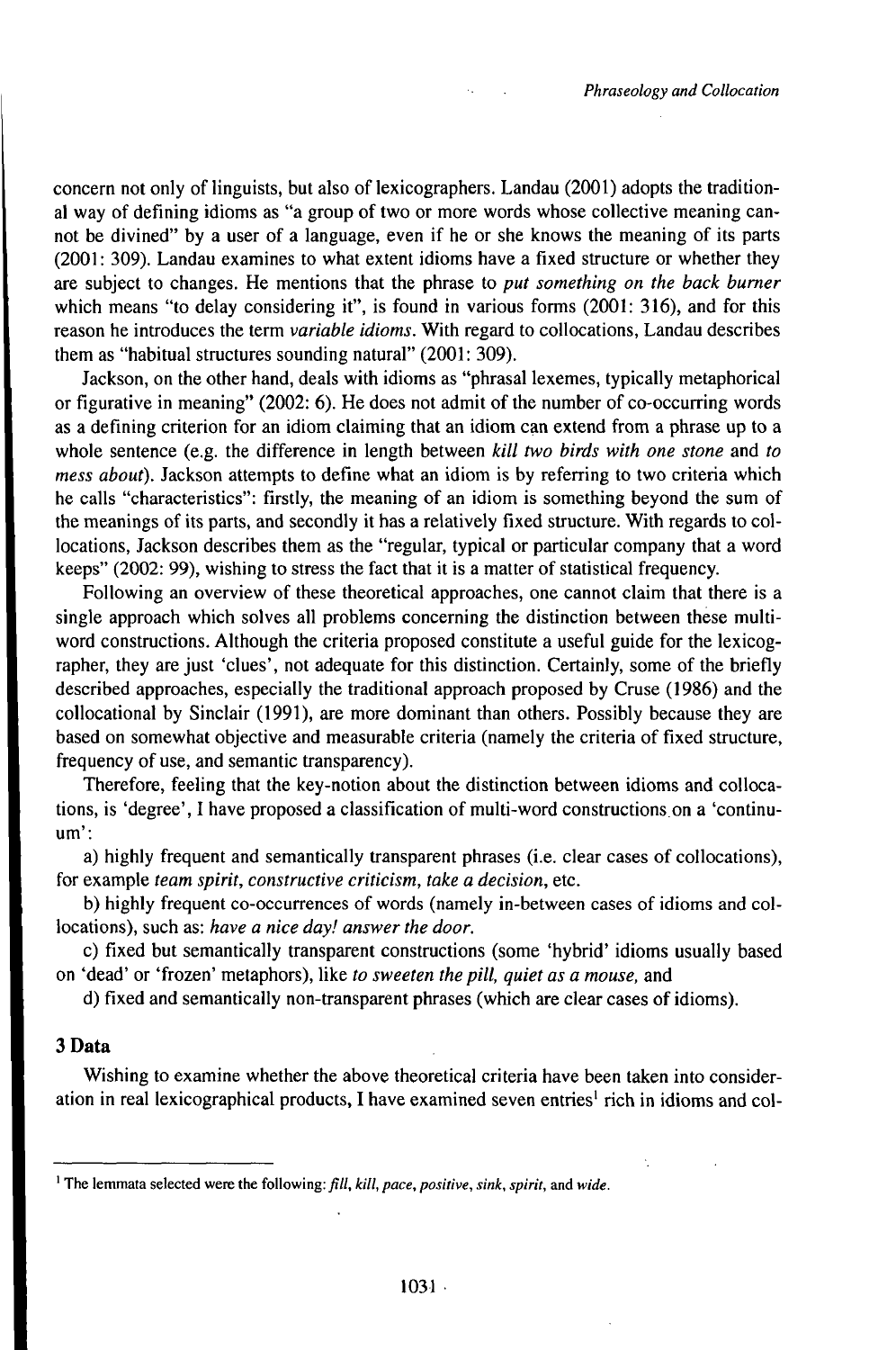**CALLING** 

locations of the three dictionaries already mentioned. The data has been recorded in the form of tables (an example is provided below for the verb 'sink'). Here, the distinction between idioms and collocations is based on LDOCE4 (2003).

| sink                                                   | <b>LDOCE</b> | Oxford                       | <b>Colums</b>                                  |
|--------------------------------------------------------|--------------|------------------------------|------------------------------------------------|
| one's heart $-$ s                                      | X            | $X$ ( $\mu \kappa$ rno)      | D his heart sank at the thought                |
| one's spirits -                                        | Х            |                              |                                                |
| $\neg$ ing feelling                                    | X            | x                            | $\triangleright$ I experienced that $\neg$ ing |
| be sunk                                                | Х            |                              |                                                |
| $\sim$ without trace                                   | x            |                              |                                                |
| $-$ so low                                             | X            | $-$ low                      |                                                |
| ∼or swim                                               | x            | $X$ ( $\mu$ cra $\varphi$ )  |                                                |
| ~ your differences                                     | x            | $let's \sim$ our differences |                                                |
| $\sim$ like a stone                                    | X            | x                            |                                                |
| $\sim$ in $\ell$ into (yui uypd & ustainon: entrance). |              | x                            |                                                |
| - into one's mind                                      |              | x                            |                                                |
| -ing fund                                              |              | X                            |                                                |

**Collocations:** 

| sink                                       | <b>LDOCE</b> | Oxford                   | <b>Collins</b>                              |
|--------------------------------------------|--------------|--------------------------|---------------------------------------------|
| $\sim$ to the bottom of                    | х            |                          |                                             |
| the sun is ~ing                            | х            | the sun was ~ing in the  |                                             |
| $\sim$ into (a chair)                      | X            |                          | $\triangleright$ he sank into a chair / the |
| $\sim$ to one's knees                      | X            | he sank to his knees     | $\square$ she sank to her knees in          |
| be ~ing fast                               | X            | the patient is -ing fast |                                             |
| $\sim$ sth into sth (=spend a lot of money | X            |                          | $\triangleright$ To sink one's teeth into   |
| $\sim$ into insignificance                 |              | х                        |                                             |
| $\sim$ into vice                           |              | x                        |                                             |
| $\sim$ into a deep sleep                   |              | X                        |                                             |
| $\sim$ into oblivion                       |              | x                        |                                             |
| the ground $\sim$ s to the sea             |              | x                        |                                             |
| (prices $\sim$ )                           |              | Prices are sinking       |                                             |
| (the patient $\sim$ 5)                     |              | The patient is sinking   |                                             |
| to $\sim$ in thought/despair               |              |                          |                                             |

Figure 1. Table of idioms and collocations of the verb 'sink' in the three dictionaries.

 $\overline{1}$ 

### **4 Analysis of Data**

The main problem I have faced during my analysis was the absence of consistency in lexicographical choices made by the compilers of the above English-Greek dictionaries concerning idioms and collocations.

#### 4.1 Oxford English-Greek Learner's Dictionary (1998)

More precisely, with regard to the Oxford English-Greek Learner's Dictionary, according to its preface it is a "dictionary of modern idiomatic English language" (1998: iii). Therefore,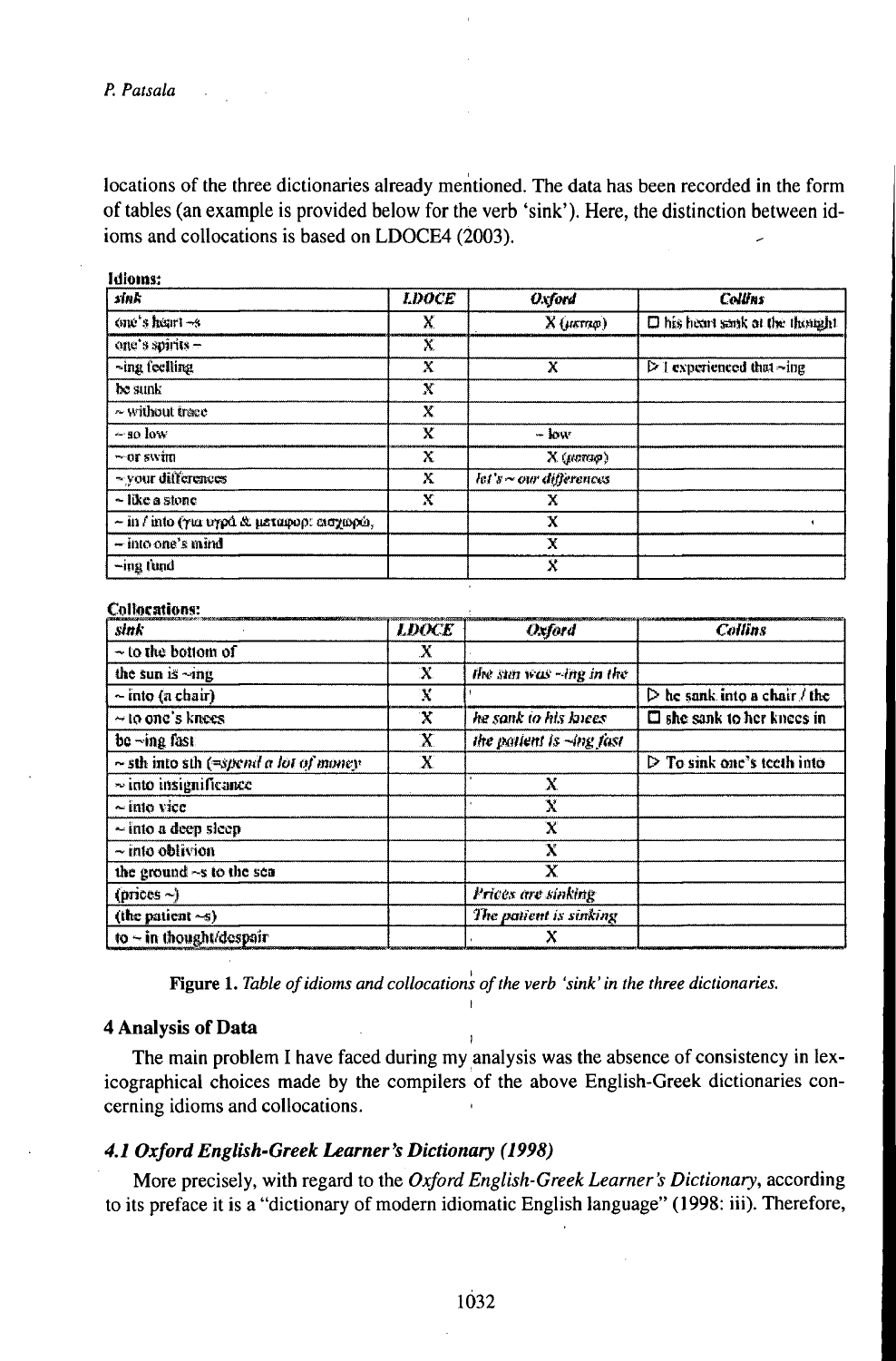part of it should be the recording of idioms and collocations. Idiom in the preface is defined as "a phrase whose meaning is difficult or impossible to guess from the meanings of the individual words in it" (1998: viii). In other words, the main criterion for distinguishing between idioms and collocations here is semantic opacity.

Throughout my research I have noticed that the criterion of semantic constituents as opposed to lexical ones proposed by Cruse (1986) is consistently applied in the *Oxford English*-*Greek Learner's Dictionary,* providing users with semantic and not lexical equivalents in the target language, for example: *have a bee in one's bonnet* => *e%cu* uia euuovr| t5ea (lit. "to have a fixed idea") (1998: 41).

However, a problem I have faced is related to the label 'idm' ("idiomatic") which is not used in a systematic way throughout the dictionary, thus causing great trouble to its users. More specifically, I have noticed that clear cases of idioms are not preceded by the label *(idm),* for example:

- (1) (a) *hold out the olive branch*  $\Rightarrow \kappa \rho \alpha \tau \omega \kappa \lambda \alpha \delta \sigma \nu \epsilon \lambda \alpha \tau \alpha \zeta$  (lit. "hold an olive branch") (1998:459)
	- (b) *of the first water*  $\Rightarrow$   $\alpha \beta$  *agiorned notinarial* (lit. "of excellent quality") (1998: 840)

as opposed to undisputed cases of collocations, such as those of the lemma *decision* (i.e. *make/take/come to/arrive at/reach a decision)* which are labelled *idioms.*

Another problem I have encountered has been the use of the label ' $\mu \epsilon \alpha \phi'$ ' ("metaphorical") in order to stress the metaphorical origin of some idioms, as opposed to others that should also be preceded by the same label. For example, phrases such as *be poles apart,* which is rendered into Greek as "είμαστε διαμετρικά αντίθετοι" carries the label (μεταφ.), as opposed to *open one's heart to sb* (translated in Greek as "ανοίγω την καρδιά μου σε K7t"). Especially interesting in the *Oxford English-Greek Learner's Dictionary* is the case of the lemma *dust* (1998: 177), where some of its idioms carry the label (μεταφ.), whereas others not, although they should. For example:

- (2) (a) *kick up/raise a dust*  $\Rightarrow \chi \alpha \lambda \dot{\omega}$  *zov*  $\kappa \dot{\alpha} \alpha \dot{\mu}$  (lit. "to spoil the world")
	- (b) *throw dust in sb 's eyes ^••••.)* => *pi%va* ••••••, ••• ••••••••••• (lit. "to throw ash in sb's eyes")

#### *4.2 Collins English-Greek Dictionary (2002)*

The second dictionary under examination has been the *Collins English-Greek Dictionary,* which although recently published (2002), provides its users with much less collocational information than that provided by *Oxford English-Greek Learner's Dictionary.*

As it is always the case with bilingual (printed) lexicography, due to space restrictions only a limited number of multi-word constructions can be lemmatised. However, in the case of *Collins English-Greek Dictionary* highly frequent idioms and collocations of the English language, for example *under the bridge, the other side ofthe coin,* and many others, have not been included. Equally significant is also the absence of frequent collocations (for example in *decision* we find only the collocation *make a decision,* whereas *reach/take/come to/arrive at a decision* have been omitted).

Moreover, lexicographers of the above dictionary preferred to use the terms *phrases* and *examples,* instead of *idioms* and *collocations.* Phrases show essential constructions arid us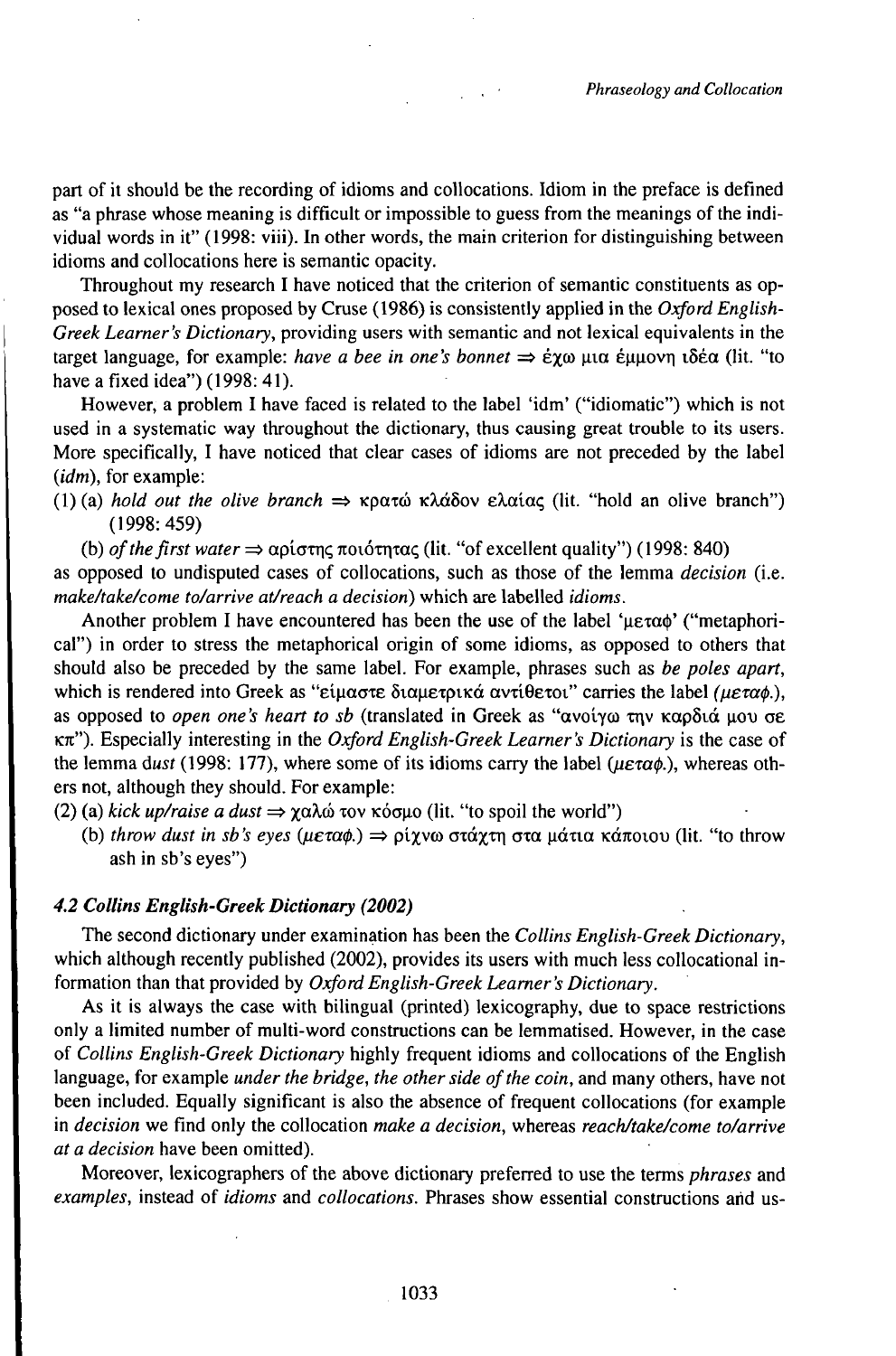age, they are in bold fonts and preceded by a little triangle  $(\triangleright)$ . Examples, on the other hand, (which have been derived by the Bank of English) represent the use of the specific sense in real speech, they are printed in italic bold type and are preceded by a box ( $\Box$ ). The problem however appears if one tries to match the pair *phrases-examples* with the pair *idioms-collocations.* Unfortunately such a matching seems to be impossible.

### **<sup>5</sup> Concluding remarks - Suggestions**

Having examined the data, I have noticed that the number of multi-word lexemes and their classification varies among dictionaries. Having in mind the theoretical criteria already proposed both by linguists and lexicographers, I have adopted the following criteria as the most helpful for the distinction between idioms and collocations in bilingual dictionaries: a) semantic transparency and high frequency of use for collocations, and b) semantic opacity and fixed structure for idioms.

As a result, I suggest that collocations in bilingual dictionaries should be lemmatised according to their frequency of use in corpora. Especially in cases of polysemous words they could be included under the appropriate sense, facilitating sense distinction. I have reached the conclusion that the use of whole sentences for presenting collocations reduces the number of collocations inserted and the linguistic information provided to users. On the contrary, presenting collocations in word combinations with their equivalents in the target language <sup>a</sup> lexicographical choice followed in the *Oxford English-Greek Learner's Dictionary -* is <sup>a</sup> brief and user friendly practice.

Finally, with regard to idiomatic expressions, one must admit that the number of idioms which can be included in bilingual editions is also limited in comparison to monolingual ones. However, it is due to their semantic opacity that idioms must be lemmatised in order to cover both encoding and decoding needs of dictionary users. It would be especially useful idioms to be presented at the end of each entry, and to be followed by their semantic – and not lexical equivalent  $-$  in the target language. Also, idioms should be recorded with the minimum number of their elements, with all other optional parts into parenthesis.

On the basis of the above lexicographical choices, the lemma 'bird' of the *Oxford English-Greek Learner's Dictionary* (1998) has been revised in order to be included in a bilingual English-Greek learners' dictionary:

#### *5.1 Revising the lemma 'bird'*

#### **bird** /fi3:o/ *ñ* (C)

1. novAi 2. (xaθou.) άνθρωπος, τόπος: *He's a queer/rum ~, είναι περίεργος τόπος. a cunning old ~, παμπόνηρος* **ira** /ji3to/  $B$  (C)<br>1. novAl 2. (καθομ.) άνθρωπος, τόπος: He's a queer/rum ~, είναι περίεργος τόπος, a cuming old ~, παμπόνηρος<br>άνθρωπος 3. (idm) A ~ In the hand is worth two in the bush, (παρομε) κάλλω πόντε και στο χ \*»\*••••••••••, *<sup>a</sup> ~'\$* «j\*p «few, «cwfMflíiKf] tew3rt|, biriIte *<sup>n</sup>* (••• *jj.* <rs *••} ••\$•%* gM)~. tp^ij»; *mv yvkriKKw.*

*(O.ýh'dBnglfaM'jrs^íj&jnmr'xDícíiomr}<,* 1998:4?)

**bird** #3:5/n (C)

1. february 1. february 1. february 1. february 1. 1998; 413<br>1**rd** 193:8/41 (C)<br>1. final with migratory/wading --s ayout ano8nympu/dicalofiance now.us, --s of prey apnarius it novieties 2 (xallay.) iva space τι \C)<br>1. πουλί wild migratory/wading -> άγρια/ αποδημητικά/καλοβάτικα ποιλιά, -> of μνεν αρπακτικά πουλιά 2 (καθαμ.)<br>Δε με τόμο καλτικό, που la «καθαμικα των ανθετικών & All run -ν μίθι στο του αν δεν συμβού δυ r, nooks what migratory, waang --> appur anooyppers. as a solotical anooy, --> of providence, *+-*••<br>orthosize, rimes; He's a wise/fining/weird ~ civar prostruck/acress/acpleptpe. rime<br>do -- rives enkasch, goal --, redeman *α* σματάρο δυο τριφόνια. (have)